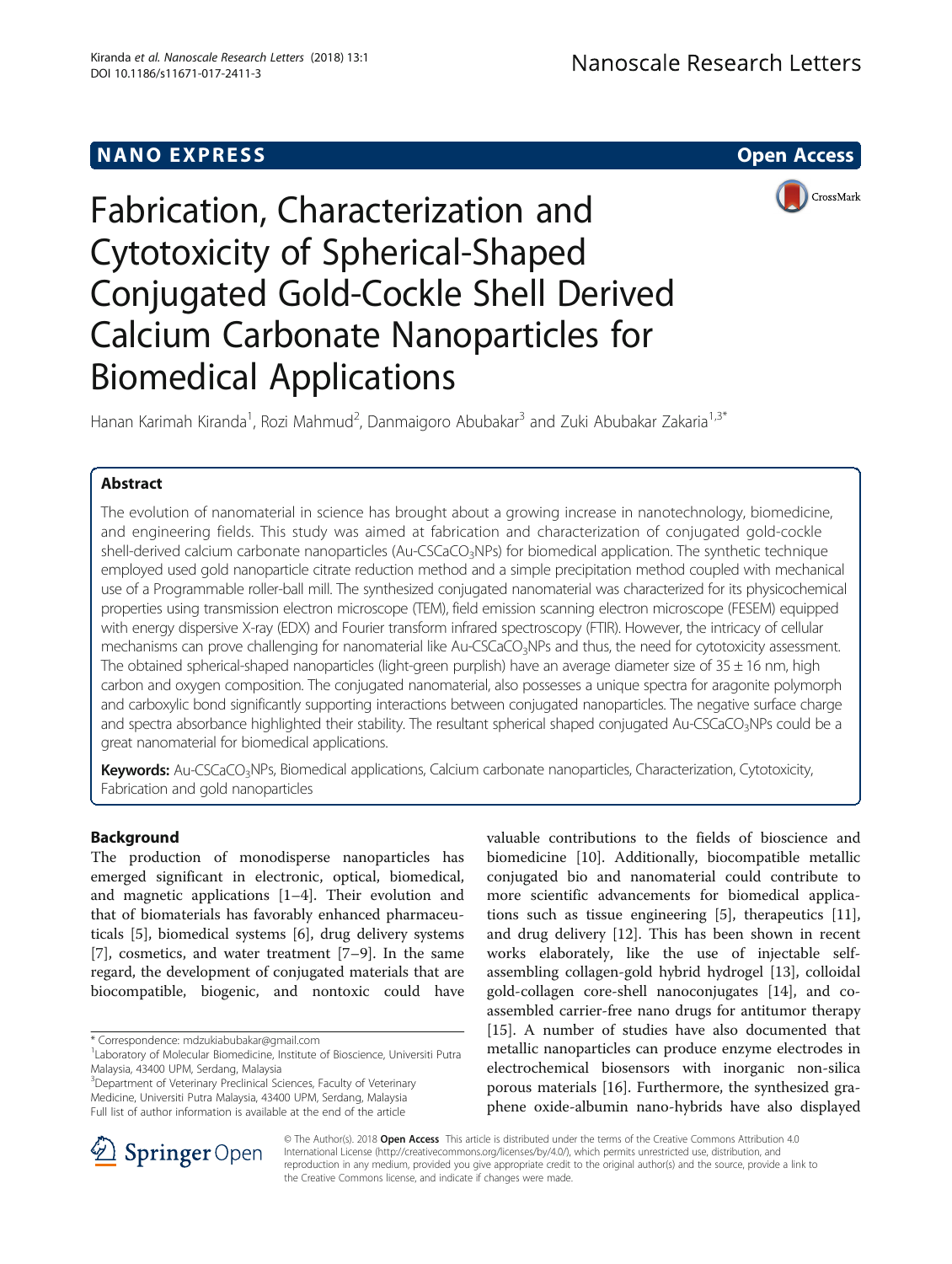their potential benefit towards enhanced photodynamic therapy [\[17](#page-8-0)]. Altogether, this has only sparked more interest with other possible applications such as biomedical imaging and bio-sensory systems [\[16](#page-8-0), [18](#page-8-0)].

Calcium carbonate as a raw, natural mineral has been used in a wide range of applications including biomedical, industrial, and nanotechnology [\[10,](#page-7-0) [19](#page-8-0)–[21\]](#page-8-0). Aragonite as a calcium carbonate polymorph richly exists in cockle shell (Anadara granosa), a molluscs popularly, also found in Malaysia [\[22](#page-8-0)]. Aragonite is biogenic unlike the other calcium carbonate polymorphs of calcite and vaterite, making up to 95–98% of cockle shell. Calcium carbonate, an inorganic material of aragonite polymorph, naturally and commonly exists within the cockle shells [[23\]](#page-8-0). Aragonite polymorph has increasingly attracted attention in research field due to its biocompatibility properties and promising potential in the development of anticancer drug delivery systems [[24](#page-8-0)] and biomedical imaging [\[25, 26\]](#page-8-0). Currently, most of prior research studies have revealed mainly two methods of production of calcium carbonate [\[26\]](#page-8-0). They include the coprecipitation or double decomposition and carbonation of  $CO<sub>2</sub>$  gas through calcium hydroxide under controlled settings, which regrettably none produces biogenic calcium carbonate [\[26](#page-8-0)–[28\]](#page-8-0). Therefore, the products contain a mixture of calcite and vaterite in high quantities which are unsuitable for biomedical use because of their nonbiocompatibility and high toxicity reports [[26\]](#page-8-0).

However, with the increasing use of nanotechnology in biomedical applications, the present study is focused on the synthesis of controlled cockle shell-derived calcium carbonate nanoparticles ( $CSCaCO<sub>3</sub>NPs$ ) with unique size and shape using dodecyl dimethyl betaine (BS-12) [\[29](#page-8-0)]. This is inspired by prior works that utilize BS-12 as bio mineralization catalyst in the synthesis of  $CSCaCO<sub>3</sub>NPs$ that can easily be manipulated for bio-applications, cost efficient, and relatively pure nanoparticles [[30](#page-8-0)]. The morphology and size of synthesized nanoparticles are crucial in determining their physicochemical properties, with focus on metal nanoparticles given their vast potential biomedical applications [[31\]](#page-8-0). Gold nanoparticles (AuNPs) have continuously been used due to their optical properties, different size range, and color which are dependent on absorption maxima variations or the synthesis method employed [\[32\]](#page-8-0). AuNPs' size and shape affect their absorption and emission characteristics in the light visible spectrum, making them vary from visible to near infrared regions. Therefore, due to their synthesis [[33\]](#page-8-0), physicochemical properties [[34\]](#page-8-0), biocompatibility [\[35\]](#page-8-0), and surface functionalization [[36\]](#page-8-0), they can be manipulated for different and particular applications [[37\]](#page-8-0). In addition, it also has been stated that in medical diagnostics, they are not completely used and their value possibly obscure [\[37\]](#page-8-0).

So perhaps upon appropriate functionalization, they could be redesigned for cancer imaging [[38\]](#page-8-0), cancer treatment [\[39](#page-8-0)], drug delivery [\[40](#page-8-0)], and sensory gadgets [[41\]](#page-8-0). A coating is essential to fabricate nano-hybrid biomaterial with functionalized properties like gold nanoparticles (AuNPs) conjugated with porous calcium carbonate nano-spheres [[16, 42\]](#page-8-0). The resultant conjugated gold-calcium carbonate nanomaterial or nanocomposite hybrid, which could retain the advantageous parental traits such as biocompatibility, good solubility, and dispersibility in solution [[16](#page-8-0)]. Conjugated gold nanoparticles that exhibit strong color change and localized surface plasmon resonance (LSPR) could be excellent candidates for potential multiple receptor systems such as aptamers, peptides, and antibodies [[35](#page-8-0), [43](#page-8-0)–[45\]](#page-8-0). The fabrication of water-soluble conjugated polymers and its applications in biosensors, fluorescence imaging, and drug delivery have been successfully realized [\[46](#page-8-0)–[48](#page-8-0)]. However, the conjugated nanoparticles or nanomaterial has progressively improved advantages such as photo stability [\[48, 49](#page-8-0)] and low cytotoxicity [\[50](#page-8-0)] over the years except for friendlier preparation [\[51\]](#page-8-0) and separation features [[48](#page-8-0)].

Herewith, the AuNPs and  $CSCaCO<sub>3</sub>NPs$  are controllably synthesized and used to fabricate and characterize biogenic conjugated gold-cockle shell-derived calcium carbonate nanoparticles  $(Au-CSCaCO<sub>3</sub>NPs)$  whose diameter size ranges from 19–51 nm. Initially, the AuNPs preparation is inspired by the classic Turkevich method [[52](#page-8-0)] and the cockle shell derived nanoparticles using the dodecyl dimethyl betaine synthetic approach [[26\]](#page-8-0). The modifications in the synthetic parameters such as concentration could proficiently decrease or increase their size. Consequently, the synthesized nanomaterial was characterized and investigated for cytotoxicity. The Au- $CSCaCO<sub>3</sub>NPs$  preparation added advantages are; easy synthesis and cost efficiency.

#### Methods/Experimental

#### Materials and Chemical Reagent

The gold salt (tetra chloroauric acid containing 49% gold solution) and the tri-sodium citrate were purchased from prima nexus Sdn Bhd (Malaysia). Fresh cockle shell was obtained from local market (Pasar borong, Seri Kembangan, Selangor, Malaysia). Dodecyl dimethyl betaine (BS-12) and indocyanine green dye (ICG) were purchased from Sigma-Aldrich (Steinheim, Germany). Dulbecco's modified Eagle's medium (DMEM), fetal bovine serum (FBS), antibiotics combination (glutamine 100 mmol/L, penicillin 100 U/mL, and streptomycin 100 μg/mL), phosphate-buffered saline (PBS), dimethyl sulfoxide (DMSO), and MTT (3-Dimethylthiazo-2, 5 diphynyltetrazolium Bromide dye) were purchased from Naclai tesque, Inc., Kyoto, Japan. All other reagents used were of analytical grade.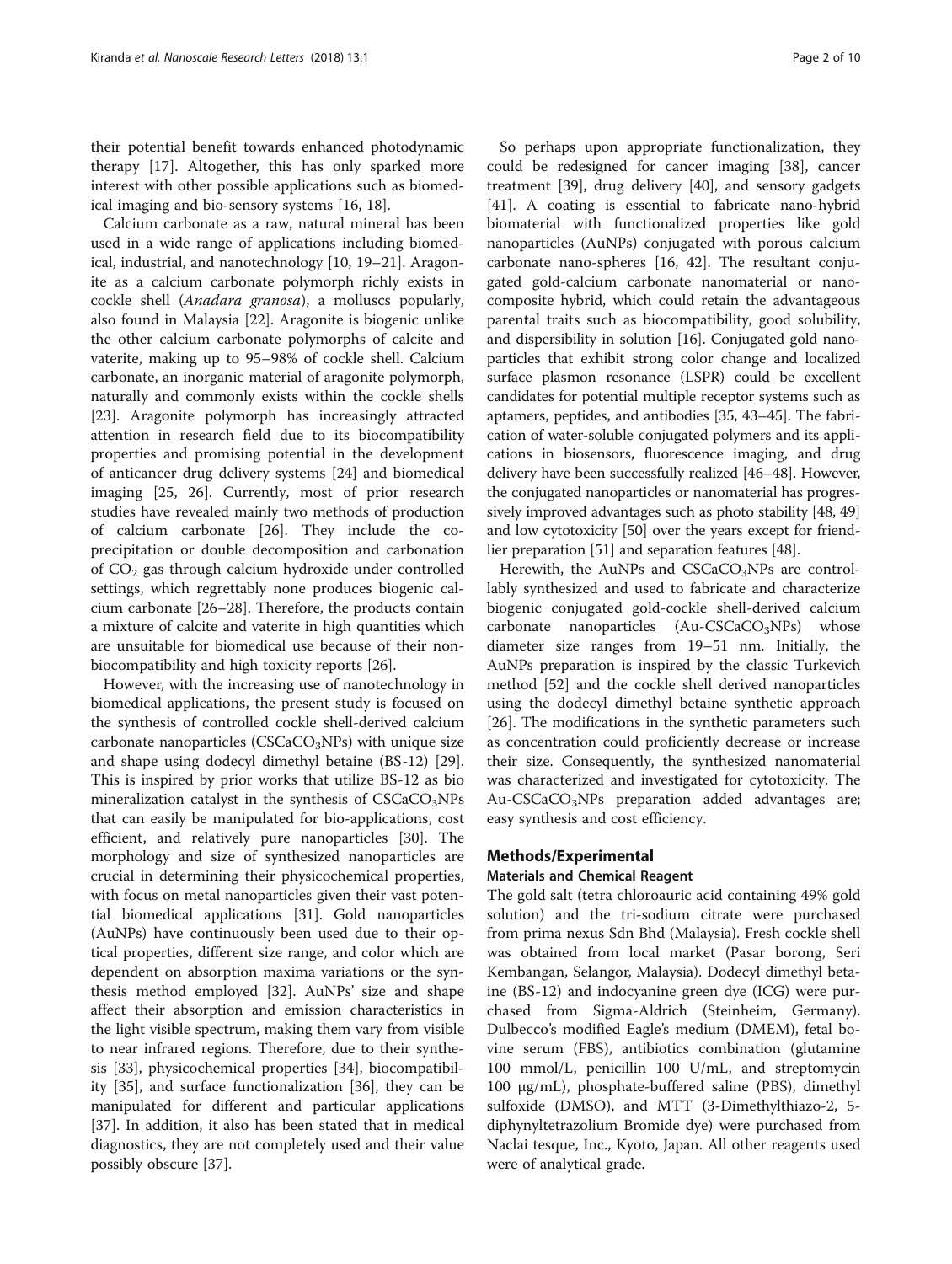## Synthesis of Gold Nanoparticles

The synthesis was achieved using a method earlier described by Verma et al. [\[53\]](#page-8-0) with slight modifications in concentrations, 1% tetra chloroauric acid containing 49% gold solution. Approximately, 0.1% of the gold solution was prepared and diluted in a series of concentrations of 15, 25, and 20 mM in different conical flasks, respectively. The solutions were then heated at 100 °C on a hot plate coupled with the magnetic stirring (6 positioned, WiseStir ® Korea). Then, about 1% trisodium citrate was added to the boiling solution with continuous magnetic stirring until color transition (yellowish gold solution turned colorless then to black then finally turned brilliant red) was observed. The heat was turned off after 15 min and allowed to cool at room temperature. The synthesized gold nanoparticles were then stored at − 4 °C for further use. The reaction was shown in the equation below:

 $2HAuCl_4 + 3C_6H_8O_7$ (citric acid) $\rightarrow$ 2Au  $+3C_3H_6O_5(3-ketoglutaric acid)$  $+8$ HCl  $+3$ CO<sub>2</sub>

# Preparation and Synthesis of Cockle Shell-Derived Calcium Carbonate Nanoparticles (CSCaCO<sub>3</sub>NPs)

Three kilograms of freshly obtained cockle shells were thoroughly cleaned, scrubbed, and washed. The cockle shell powder was produced according to the method described by Islam et al. [\[54\]](#page-8-0). The cleaned cockle shell was dried in an oven (Memmert UM500, GmbH Co, Germany) at 50  $°C$  for 7 days. The cockle shells were ground into powder using a blender (Blender HCB, 550, USA) and sieved with a stainless laboratory test sieve (Endecott Ltd., made in London, England) with the aperture of 90 μm to obtain micron-size powder. The powder was dried for 7 days at 74 °C in the oven. The powder was further packed in airtight polythene plastic bag for later use. The cockle shell-derived calcium carbonate nanoparticles were synthesized according to the approach described by Islam et al. [\[55\]](#page-8-0), with slight modifications to the method and synthesis parameters. Two grams of cockle shell powder were taken into 250 ml conical flask followed by 50 ml of double deionized water, and a concentration of 0.5 ml of BS-12 was added into the conical flask. The mixture in the conical flask was vigorously stirred at 1000 rpm, with a temperature of 50 °C for 135 min using a systematic multi-hotplate and magnetic stirrer with small magnetic bar. The prepared sample was separated from the mother liquid using double ring filter paper of size 125 mm (Filtres Fioroni, China). The residue was then washed thoroughly to remove the excess BS-12. The final products, CSCaCO<sub>3</sub>NP powder, were packed in dry-clean container and dried for 3 days (Oven Memmert UM500, GmbH Co, Germany) at 74 °C. The container was properly wrapped and sealed with Para film after addition of multiple small marble balls inside. The container was placed on a Programmable roller-ball mill (BML-6, Wisemix ® Korea) at speed of 200 rpm for 5 days. The sample was stored in airtight polythene in oven for further use.

# Synthesis of Conjugated Gold-Cockle Shell-Derived Calcium Carbonate Nanoparticles (Au-CSCaCO<sub>3</sub>NPs) and Inco-operation of Near Infrared (NIR) Dye

In this procedure, 0.2 g of  $CSCaCO<sub>3</sub>NPs$  and 5 mg of near infrared (NIR) Indocyanine green dye (ICG) were dispersed in 20 ml of gold colloid solution (pH 7) (AuNPs-solution), as similarly described by Cai et al. [[16\]](#page-8-0), in a clean empty conical flask. Further synthesis modifications were made, where the sample was sonicated for 20 min and incubated on magnetic stirrer with a small magnetic bar at 200 rpm for 3 days. The sample was ultra-centrifuged at a speed of 10,000 rpm for 10 min to obtain light-green-purplish, Au-CSCaCO<sub>3</sub>NP composite. The supernatant was decanted and pellet washed with a series of deionized water. The prepared composite material was dried in the oven for 4 days and stored in airtight polythene in oven for further analysis.

# Characterization of Conjugated Gold-Cockle Shell-Derived Calcium Carbonate Nanoparticles (Au-CSCaCO<sub>3</sub>NPs)

The particle size and morphology of the nanomaterial was analyzed using transmission electron microscope (TEM). The nanomaterial was dispersed in absolute alcohol and sonicated for 40 min. Approximately, 5 μl of the suspended sample solution was pipetted out on to copper grip specimen mount. The sample was viewed under TEM (Hitachi H-7100). The field emission scanning electron microscope (FESEM) (Model JOEL 7600F) operated at voltage of 5 KV and equipped with energy dispersive X-ray spectroscopy unit (EDX). This was used to characterize the surface features of the Au- $CSCaCO<sub>3</sub>NPs$ . The material was dispersed in absolute alcohol and sonicated for 1 h. About 50 μl of the suspended sample solution was pipetted out on to copper grip specimen mount, dried overnight, and scanned using the electron beams. In addition, the Fourier transform infrared spectrometer (FTIR) was also used for functional analysis of the synthesized conjugated nanomaterial; the nano material was calibrated in 1 wt% in Ker (FTIR Model 100, Perkin Elmer) in the range of 400–4000 cm−<sup>1</sup> . Furthermore, analysis for the synthesized nano conjugate size and zeta potential was done using zetasizer (Nano ZS, Malvern Instruments). The material was suspended in deionized water and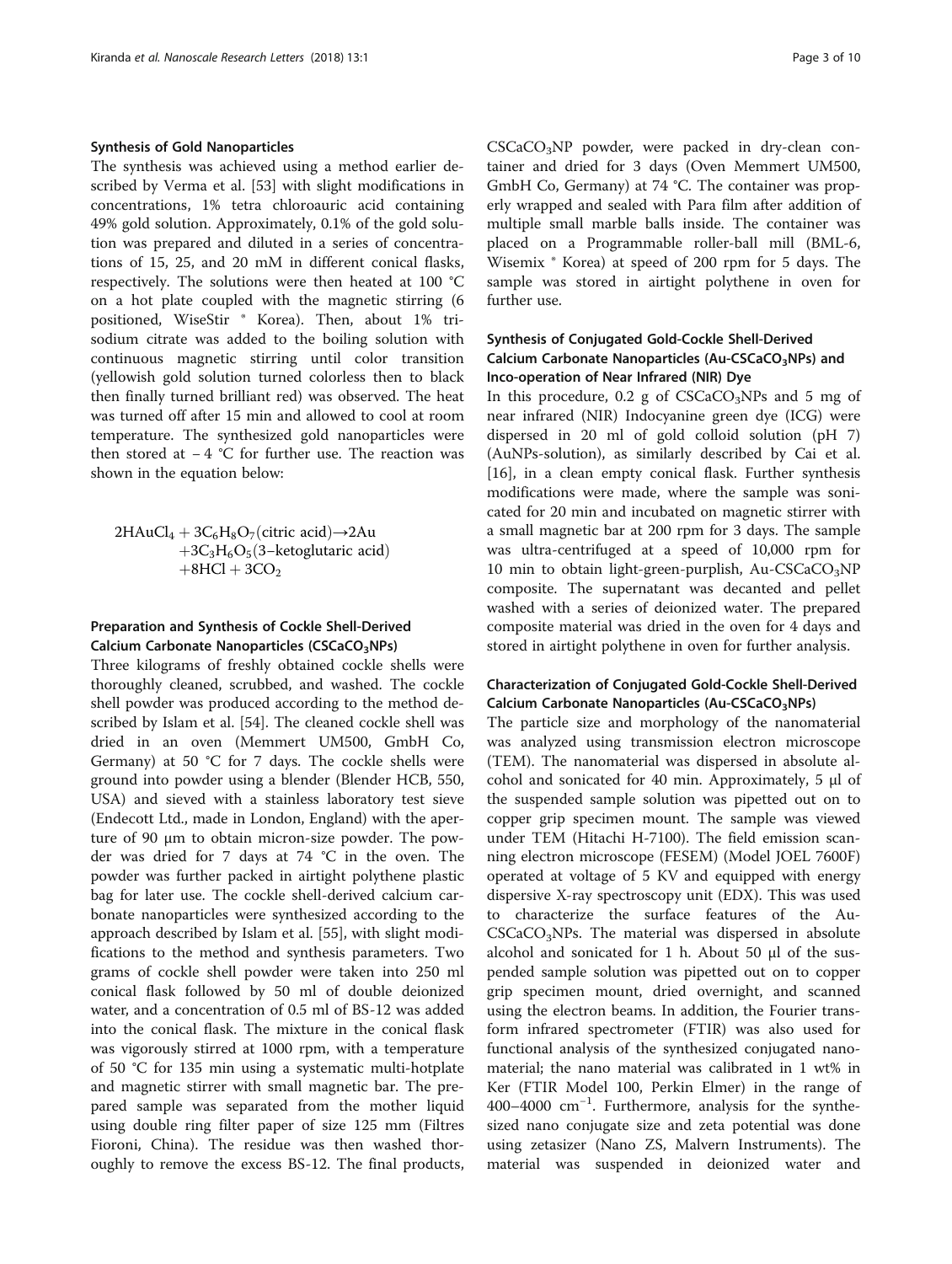sonicated for 50 min; the homogenous suspension was deposited in the zetasizer cuvette and examined for particle size and zeta potential. The presence of different analytes of the conjugated nano composite was monitored using Uv-Vis spectrophotometer (UV - 2600) at different wavelength ranging from 300 to 800 nm.

## Cell Culture and Cytotoxicity Studies

Human breast adenocarcinoma cell line (JCRB: MCF-7) and the mouse fibroblast cell line (JCRB: NIH3T3) were cultured in DMEM (high glucose) supplemented with 10% FBS and antibiotics combination (glutamine 100 mmol/L, penicillin 100 U/mL, and streptomycin 100 μg/mL). The culture flasks (Eppendorf culture T-25 and T-75) were incubated in 5% carbondioxide at 37 °C, and cells at 80–90% confluence were used for seeding and treatment process.

#### Cells Seeding and Treatment

The cells were seeded into 96-well sterile plates at a density of  $5 \times 10^3$  cells per well and incubated for 24 h overnight. The media in each well were removed, and the cells were treated and co-cultured in replicates with conjugated nano composite suspension (Au-CSCa- $CO<sub>3</sub>NP$ ) for a period of 24, 48, and 72 h. After treatment exposure was completed, the media in the wells were aspirated and washed with PBS before they were replaced with another fresh media prior to experimental treatments.

#### Preparation of Au-CSCaCO<sub>3</sub>NPs for Treatment

Stock solution of Au-CSCaCO<sub>3</sub>NPs at a concentration of 1 mg/ml in 10% serum free DMEM media was prepared. After cell seeding of MCF-7 cells and NIH3T3 cells in 96-well plates, the plates were treated and incubated with different concentrations in microgram (100–1.56) of the Au-CSCaCO<sub>3</sub>NPs solutions.

# (MTT) 3-Dimethylthiazo-2, 5-diphynyltetrazolium Bromide Reagent Preparation and Protocol

Typically, 5 mg of MTT reagent powder was dissolved in 1 ml of PBS facilitated by sonicator vortex for uniform mixture. After cell seeding and treatment, the well plates were cleared and 20 μl of MTT reagent was added to each well. Immediately after, the plates were allowed to incubate for 3–4 h to allow binding of the MTT to the mitochondria of the cells. After incubation, 1 ml of DMSO was added to each of the wells which released the color product into the solution. The plates were kept in a dark room for 30 min, and optical density (OD) of the solution was measured with a micro plate reader at wavelength of 570 nm [\[56](#page-8-0)]. The experiments were conducted in triplicates for each cell line, and the mean values were recorded. The percentage of cell viability was determined using the formula below.

Percentage of cell viability = (
$$
A Sample/A Control
$$
)  $\times$  100

where  $A_{Sample}$  was average OD reading of different incubated treated cells of both cell lines and  $A_{Control}$  was average OD reading of the different incubated cells in complete culture media only. The cytotoxicity of the cells was then assessed from the average triplicate values and exhibited as mean ± standard deviation (SD).

#### Statistical Analysis

Statistical data analysis were done using SPSS software (Version 10, Chicago, USA). The experiments were done in triplicates and expressed as mean ± standard deviation  $(M \pm SD)$ . The significance threshold was  $p < 0.01$ .

#### Results and Discussion

# Physicochemical Properties of the Conjugated Au-CSCaCO3NPs

#### Transmission Electron Microscope

The purpose of the TEM micrographs was to assess the size of the synthesized conjugated  $Au-CSCaCO<sub>3</sub>NPs$  which show well dispersed nanoparticles with average diameter size of  $35 \pm 16$  nm within the range of (19–51 nm). The differences in size attributed to the synthesis conditions were as shown in Fig. [1.](#page-4-0)

TEM micrographs of the nano conjugate showed ranging diameter of 19–51 nm and dispersed nanoparticles. The uniquely obtained nano-size could be attributed to the controlled synthetic conditions employed. Another possible explanation for the nanoparticle dispersity could be due to the negatively charged layer of citrate ions which aided in the repulsions of nanoparticles from each other and also, due to electrostatic repulsion and the conjugate hydration surface layer preventing aggregation and increasing conjugate stability as similarly reported by Jazayeri et al. [[56\]](#page-8-0). Furthermore, the citrate capping reagent plays a role in the synthesis, which allowed for more dispersity and stability of the nanoparticle conjugate as reported by Rawat et al. [[57\]](#page-8-0). The unique particle size showed the different absorbed gold nanoparticles inside calcium carbonate nano-sphere matrix similar to work done by Cai et al. [\[16\]](#page-8-0), contributing to the observed resulting particle size shown. However, this result also confirms reports that calcite has poor ability to accommodate gold nanoparticles [[16\]](#page-8-0).

# Field Emission Scanning Electron Microscopy (FESEM) and Energy Dispersive X-ray Spectroscopy (EDX)

The FESEM micrograph assessed the morphology and shape of the synthesized nanoparticles which shows spherically shaped and chain-like  $Au-CSCaCO<sub>3</sub>NPs$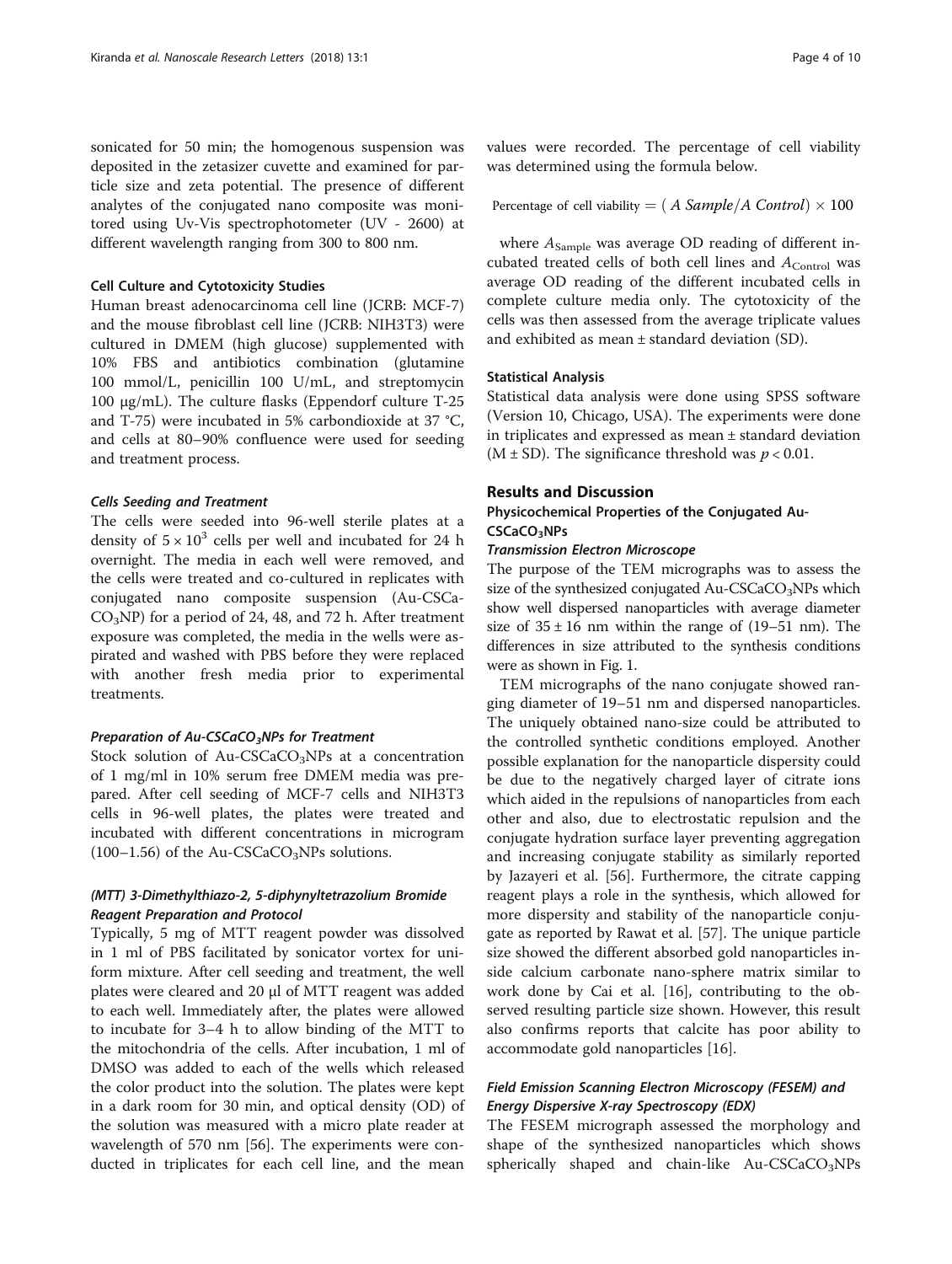<span id="page-4-0"></span>

nanoparticles with a small degree of aggregation as displayed in Fig. 2. The elementary spectra (Fig. 2b) analyzed the elemental composition of the conjugated nanoparticles which displays 64.98% carbon, 13.53% oxygen, 0.02% calcium, 17.63% copper, and 3.85% gold as presented in Table [1](#page-5-0).

FESEM micrographs described the unique morphology as spherical shape, smoothed surface, and chain-like structured conjugated nanoparticles whose physical or chemical properties could be explained as a result of the preparation conditions and synthetic methods [\[58](#page-8-0)]. Similarly the spherical structural nature displayed by the conjugate nanoparticles was similar to those reported by Verma et al. [\[53\]](#page-8-0), but contrary to the small degree of aggregation presented. A possible account for this outcome could be due to the hydrophobic and electrostatic interactions between the gold nanoparticles and cockle shellderived calcium carbonate nanoparticles leading to strong binding [[48](#page-8-0)]. Additionally, the role of BS-12 employed in the synthesis was reflected in the breakdown of the nanoparticles to spherical shape analogous with the work documented by Islam et al. [[55\]](#page-8-0). The elementary profile (Table [1\)](#page-5-0) revealed no significant changes contrary to the expected result. Similarly,

observed findings with the chemical composition of the conjugated nanoparticles are documented as earlier shown in prior works [[26, 54\]](#page-8-0).

#### Surface Charge and Size Distribution by Intensity

The zeta potential of the conjugated nanoparticles was done, in order to assess their surface charge, stability, and size distribution by intensity which reveals negative charge of  $-16.4 \pm 3.81$  mV and conjugated nanoparticle average size of 57.97 nm as revealed in Fig. [3](#page-5-0) and Table [2.](#page-6-0)

Zeta potential is an important assay in assessing the nanoparticle surface electrostatic charge which was determined using zeta sizer. This further explained the dispersity of the nanomaterial in solution, enabling us to understand the overall stability, nanoparticle shelf life, particle interactions between the charged particles, and their implications [\[59\]](#page-8-0). The zeta potential assessment of the conjugated nanomaterial indicated stability of the nanoparticles at −16.4 mV and a poly dispersity index (PdI) of less than 0.5. A possible explanation could be attributed to the presence of more electro-repulsion between the particles in suspension during measurement. Furthermore, the agglomeration tendencies may have

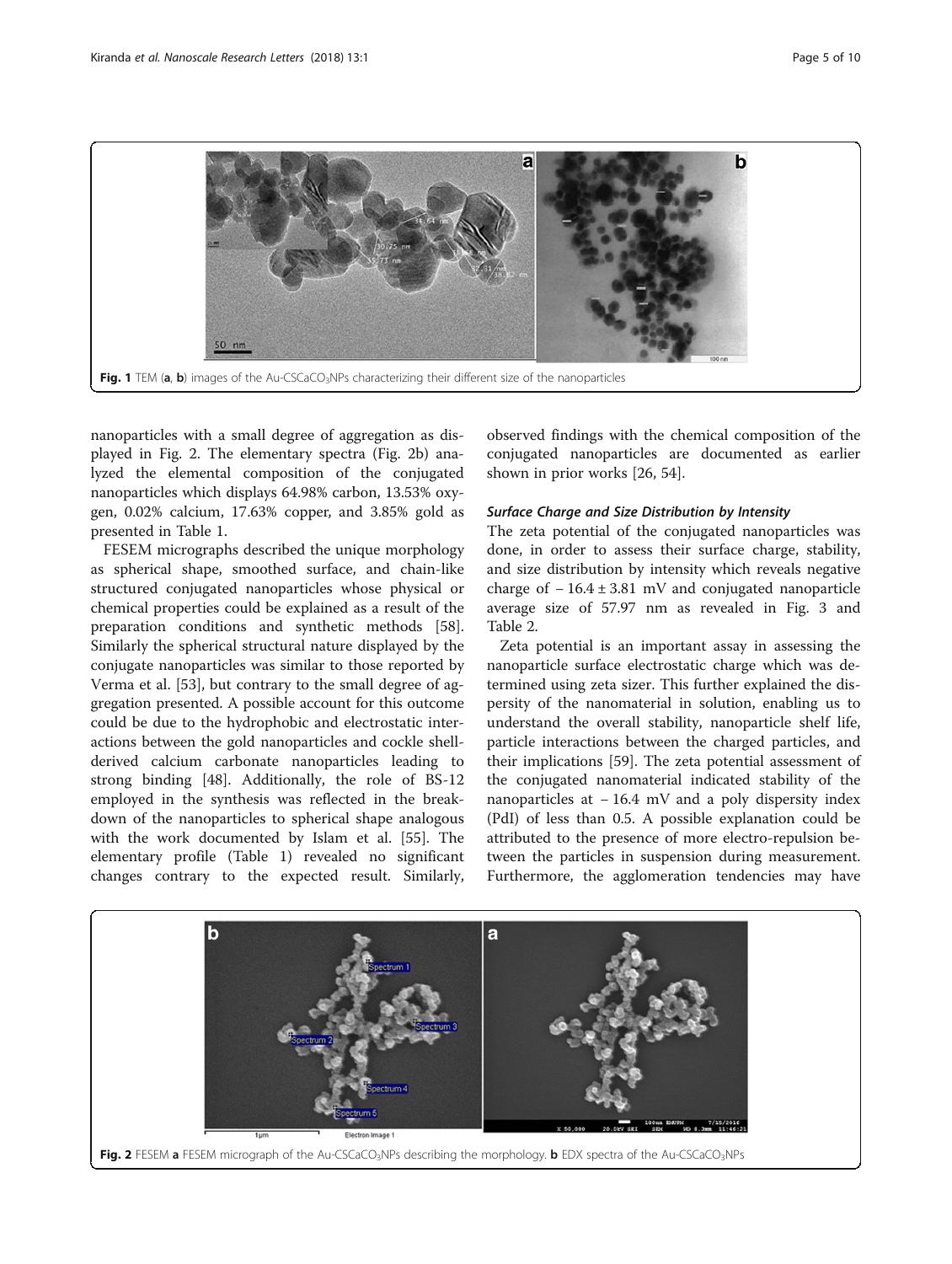| Spectrum      |                  | ◡                | Ca              | Cu               | Au              | Total  |
|---------------|------------------|------------------|-----------------|------------------|-----------------|--------|
| Spectrum 1    | 58.39            | 12.04            | 0.00            | 21.30            | 8.27            | 100.00 |
| Spectrum 2    | 62.45            | 13.44            | 0.08            | 18.59            | 5.44            | 100.00 |
| Spectrum 3    | 64.30            | 13.19            | 0.00            | 17.51            | 5.00            | 100.00 |
| Spectrum 4    | 69.90            | 14.32            | 0.00            | 15.27            | 0.52            | 100.00 |
| Spectrum 5    | 69.84            | 14.65            | 0.00            | 15.51            | 0.00            | 100.00 |
| Mean $\pm$ SD | $64.97 \pm 4.95$ | $13.53 \pm 1.03$ | $0.02 \pm 0.04$ | $17.64 \pm 2.47$ | $3.84 \pm 3.51$ | 100.00 |
|               |                  |                  |                 |                  |                 |        |

<span id="page-5-0"></span>Table 1 EDX elemental composition profile of the Au-CSCaCO<sub>3</sub>NPs

also influenced the size distribution leading to bigger size due to the synthetic methods. Prior study by Hoque et al. has similarly documented [\[60\]](#page-8-0) that highly positive or negative zeta potential decreases aggregation and increases stability. Additionally, the physicochemical differences of the nanoparticles synthesized could be accounted to the synthesis methods used. Kanaujia and co-workers' [\[61](#page-9-0)] works have also emphasized that higher negative or positive values of zeta potential indicate stability and avert aggregation of particles, because of electric repulsion that electrically stabilizes the nanoparticles dispersion also reported by Isa et al. [\[62](#page-9-0)].

#### Fourier–Transform Infrared spectrometer (FTIR)

The FTIR spectrum of Au-CSCaCO<sub>3</sub>NPs shows that the most outstanding peak appeared at  $1455.09$  cm<sup>-1</sup> followed by peaks observed at 1059.12  $\text{cm}^{-1}$ , 854.80  $\text{cm}^{-1}$  and 464.16  $\text{cm}^{-1}$  respectively. Also, weak peaks were , and  $464.16 \text{ cm}^{-1}$ , respectively. Also, weak peaks were observed at 706.40  $\text{cm}^{-1}$  and 1785.68  $\text{cm}^{-1}$  as presented in Fig. [4.](#page-6-0)

The FTIR spectrum of Au-CSCaCO<sub>3</sub>NPs as presented showed that the most outstanding peak appeared at 1455.09 cm−<sup>1</sup> , attesting to the oxygen-hydrogen (O–H) bonds present in carboxylic groups of gold nanoparticles [[14\]](#page-7-0) and cockle shell nanoparticles, followed by peaks that best showed presence of aragonite polymorph marker observed at 1059.12  $\text{cm}^{-1}$ , 854.80  $\text{cm}^{-1}$ , and 706.40 cm−<sup>1</sup> , which are known to report alkyl group

occurring in the cockle shell-derived nanoparticles that were consistent to the spectrum peaks [\[55](#page-8-0)]. Similarly, the weak peak was observed at 1785.68 cm<sup>-1</sup> due to the presence of carboxylic group [\[54](#page-8-0)], and an additional peak was observed at 464.16 cm<sup>-1</sup>. All the peaks showed significant characteristic of the presence of covalent bonds, carbon-carbon (C–C), carbon-oxygen (C–O), and carbon-nitrogen (C–N) linkages whose appropriate functional groups were present in our conjugated nanoparticles. The FTIR essentially identified the functional groups present, by obtaining the infrared spectrum peaks of the conjugated nanomaterial and simultaneously collecting high spectral resolution data over a wide spectral range (400–4000 cm−<sup>1</sup> ) [\[63](#page-9-0)]. However, calcite polymorph of calcium carbonate is reported to have peaks ranging from 2000 to 2900  $cm^{-1}$  with the nanoparticles fabricated by carbonation method [[64\]](#page-9-0).

#### Uv-Vis Spectrophotometer

The conjugated nanoparticles synthesized show a heavy absorption peak at 530 nm as shown in Fig. [5.](#page-6-0)

Gold nanostructures have a wide light absorbance due to localized surface plasmon resonance effect of AuNPs [[65, 66](#page-9-0)]. A number of reports have shown that gold particles often have a sharp absorbance peak observed between 500–520 nm [[66](#page-9-0)–[69\]](#page-9-0). This technique allowed for further assessment of the conjugated Au-CSCaCO<sub>3</sub>NPs size, concentration, and

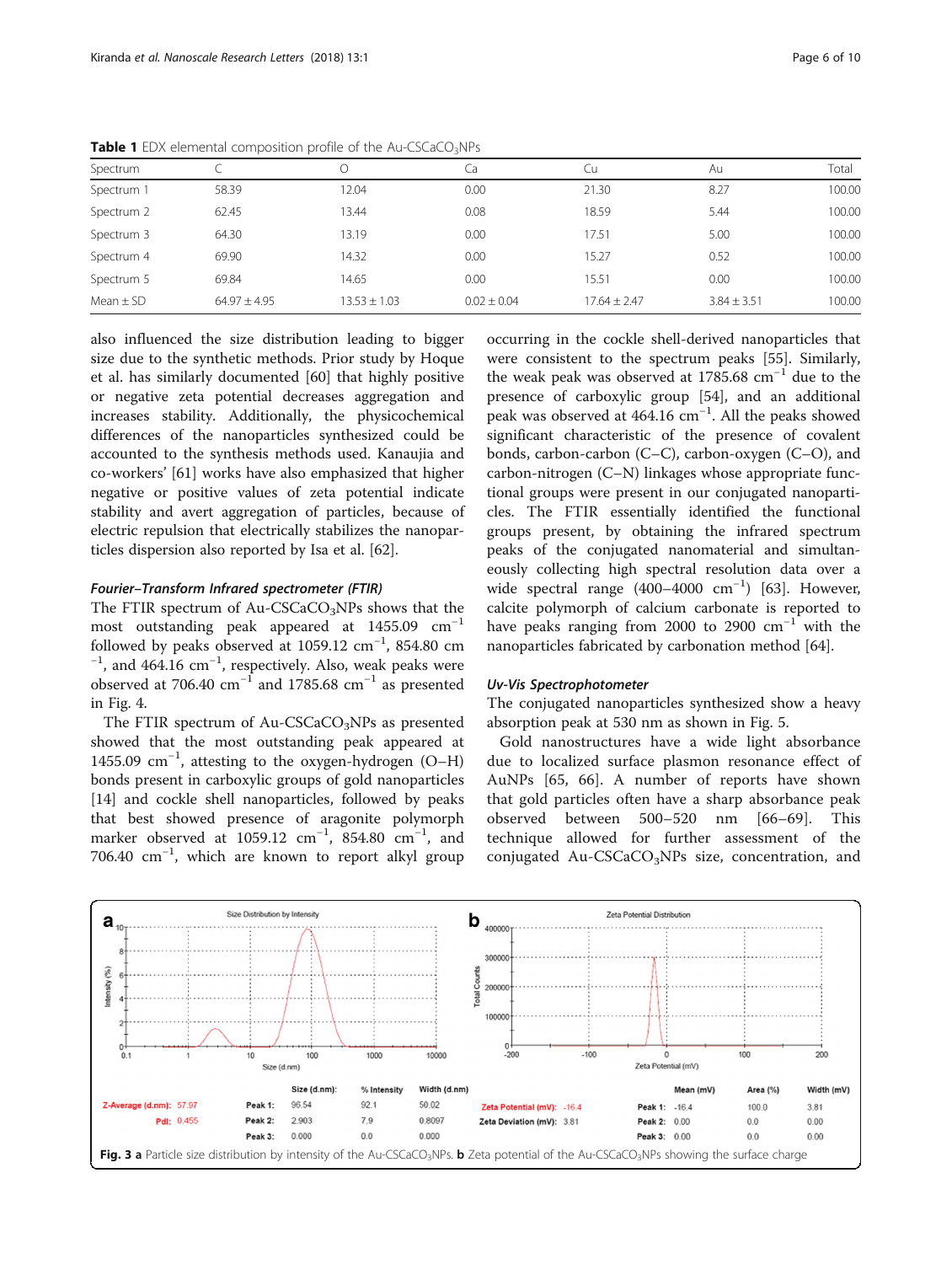<span id="page-6-0"></span>**Table 2** Zeta potential of the Au-CSCaCO<sub>3</sub>NPs, their size distribution by intensity (d nm), and poly dispersity index (PdI) expressed in mean ± standard deviation

| $Au-CSCaCO3NPs$              |                 |  |  |  |
|------------------------------|-----------------|--|--|--|
| Peak 1                       | 96.54           |  |  |  |
| Peak 2                       | 2.903           |  |  |  |
| Peak 3                       | 0.000           |  |  |  |
| Z-Average (d nm)             | 57.97           |  |  |  |
| Pdl                          | 0.4             |  |  |  |
| Zeta Potential (mV) $\pm$ SD | $-16.40 + 3.81$ |  |  |  |

aggregation level [[65](#page-9-0)]. The absorbance band is also known to shift to the smaller wavelengths indicating the reduction in particle sizes, and the symmetrical shape of the absorption spectra indicates a narrow particle size distribution [\[70](#page-9-0)], thus confirming our conjugated Au-CSCaCO<sub>3</sub>NPs which displayed a wider absorption peak between 500–550 nm and highest point at 530 nm wavelength. Acceptably in the near infrared visible spectra region, at which light is easily attenuated by the tissue and absorption peak shifts significantly to longer wavelength [\[71](#page-9-0)]. A possible explanation for this could be due to the synthesis and conjugation of the nanomaterial. Also consistent with Srinath et al., who revealed that the position of the absorption band mostly depends on the color variation, aggregation and surface-adsorbed species [[72\]](#page-9-0). Furthermore, the absorption spectrum of nanoparticles could shift depending on color, morphology, and size due to the gold plasmon resonance property [[73\]](#page-9-0). Nanostructures with NIR photo thermal properties have ability to scatter light strongly, which has significant applications in biomedical imaging [\[74](#page-9-0), [75](#page-9-0)].





#### Cytotoxicity Studies

cell viability

#### MTT (3-Dimethylthiazo-2, 5-diphynyltetrazolium Bromide)

Cytotoxicity studies on human breast carcinoma cells (MCF-7) and mouse embryonic fibroblast cells (NIH3T3) reveal that the Au-CSCaCO<sub>3</sub>NPs inhibited over 70% cell proliferation causing cancer cell death and almost 40% inhibition of the fibroblast cells at 100 μg dosage. The  $IC_{50}$ and lower concentration doses such as 25 μg also proved toxic to the cancer cells revealing low cell viability and also inhibiting more than 50% cell proliferation of the cancer cells for the nanoparticles. On the other hand, identical concentration dosages to the fibroblast cells showed increased and consistent cell viability of the fibroblast cells. The  $IC_{50}$  displayed up to 80% cell viability of the fibroblast cells, as presented in Fig. 6.

3-Dimethylthiazo-2,5-diphynyltetrazolium Bromide (MTT) is a colorimetric assay acceptably used to determine cell viability [\[76\]](#page-9-0). Utilizing mitochondrial enzymes in the electron transport chain [\[77](#page-9-0)], viable cells with active metabolism converted MTT into purple-colored formazon crystals in the cellular cytosol [[78](#page-9-0)]. The crystals were dissolved after cell lysis on adding an organic

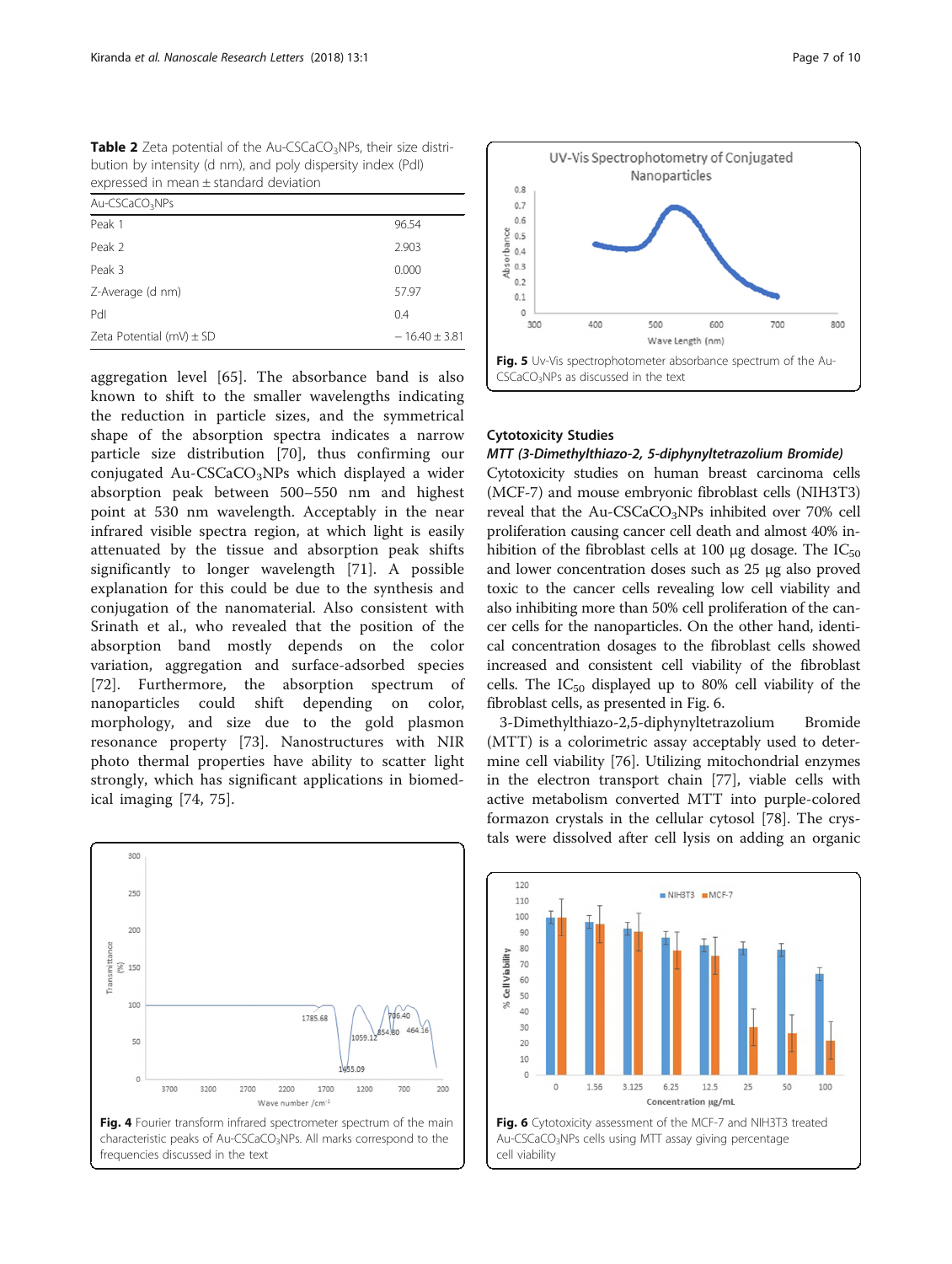<span id="page-7-0"></span>solvent dimethyl sulfoxide (DMSO) which is proportional to live cell number, unlike dead cells, due to cytotoxicity that are unable to carry out the reaction [\[79](#page-9-0)]. The conjugated nanoparticles displayed consistent cell death against the cancer cells and reliable cell viability of the fibroblast cells with concentration doses ranging from 25–100 μg. Furthermore, attesting low cytotoxicity and highlighting the biocompatibility of  $Au-CSCaCO<sub>3</sub>NPs$  and potential usefulness for biomedical applications, the cytotoxicity could be due to the internalization of the nanoparticles which possibly triggered intracellular responses and thus induced cellular damage because of interaction with cell organelles. Despite contrary cytotoxicity findings with works done on HeLa cells (human cervical cancer cell line) due to nanoparticles inducing oxidative damage [[35](#page-8-0), [80](#page-9-0)], Zhang et al. demonstrated the biocompatibility of the nanoparticles and its likely use for drug delivery systems [[80](#page-9-0)]. Similarly, reports of gold nanoparticles confirmed nontoxic dependent on their size [[81](#page-9-0)] and concentration [[39](#page-8-0)]. Studies strongly confirmed that biogenic gold conjugates are stable and nontoxic nanocarrier used in biomedical application [\[35](#page-8-0), [39](#page-8-0)] suggesting use for biomedical applications such as drug delivery and cancer therapy [[82](#page-9-0)].

#### Conclusions

Spherical-shaped conjugated gold-cockle shell-derived calcium carbonate nanoparticles  $(Au-CSCaCO<sub>3</sub>NPs)$ were obtained. The conjugated nanoparticles were synthesized using a simpler, environmental friendly, and cost-efficient synthetic approach. Furthermore, based on the results, the obtained conjugated nanoparticles were relatively pure and stable. The source of material used for the cockle shell-derived nanoparticles is biogenic, readily available, and naturally occurring as seawater mollusca cockle shell. Based on the presented evidences, the conjugated Au-CSCaCO<sub>3</sub>NPs could be a good biomaterial for biomedical applications.

#### Abbreviations

Au-CSCaCO3NPs : Synthesized Conjugated Gold-Cockle Shell Derived Calcium Carbonate Nanoparticles; AuNPs: Gold nanoparticles; BS-12: Dodecyl dimethyl betaine; C–C: Carbon-carbon bond; C–N: Carbon-nitrogen bond; C– O : Carbon-oxygen bond; DMEM: Dulbecco's modified Eagle's medium; DMSO: Dimethyl sulfoxide; EDX: Energy dispersive X-ray; FBS: Fetal bovine serum; FESEM: Field emission scanning electron microscope; FRGS: Fundamental Research Grant Scheme; FTIR: Fourier transform infrared spectroscopy; HeLa cells: Human cervical cancer cell line; IC<sub>50</sub>: 50% inhibition concentration; ICG: Indocyanine green dye; JCRB: Japanese Collection Research Bioresource; LSPR: Localized surface plasmon resonance; MCF-7: Human breast adenocarcinoma cell line; MTT: 3-Dimethylthiazo-2, 5 diphynyltetrazolium Bromide Dye; NIH-3T3: Mouse embryonic fibroblast cell line; NIR: Near infrared; O–H: Oxygen-hydrogen bond; OD: Optical density; PBS: Phosphate-buffered saline; TEM: Transmission electron microscope

#### Acknowledgements

This work is financially supported by Fundamental Research Grant Scheme [FRGS] provided by Malaysian Government [Grant Project no. 5524842] and Islamic Development Bank M.Sc. Scholarship Programme.

#### Authors' Contributions

The authors contributed equally to the completion of the manuscript. All authors read and approved the final manuscript.

#### Competing Interests

The authors declare that they have no competing interests.

#### Publisher's Note

Springer Nature remains neutral with regard to jurisdictional claims in published maps and institutional affiliations.

#### Author details

<sup>1</sup> Laboratory of Molecular Biomedicine, Institute of Bioscience, Universiti Putra Malaysia, 43400 UPM, Serdang, Malaysia. <sup>2</sup>Department of Imaging, Faculty of Medicine and Health Sciences, Universiti Putra Malaysia, 43400 UPM, Serdang, Malaysia. <sup>3</sup>Department of Veterinary Preclinical Sciences, Faculty of Veterinary Medicine, Universiti Putra Malaysia, 43400 UPM, Serdang, Malaysia.

#### Received: 12 June 2017 Accepted: 11 December 2017 Published online: 02 January 2018

#### References

- 1. Li J, You J, Dai Y, Shi M, Han C, Xu K (2014) Gadolinium oxide nanoparticles and aptamer-functionalized silver nanoclusters-based multimodal molecular imaging nanoprobe for optical/magnetic resonance cancer cell imaging. Anal Chem 86:11306–11311
- 2. Nune SK, Gunda P, Thallapally PK, Lin Y, Laird M, Berkland CJ (2009) Nanoparticles for biomedical imaging. Expert Opin Drug Deliv 6:1175–1194
- 3. Li DH, Zhai CH, Zhou WC, Huang QH, Wang L, Zheng H, Chen L, Chen X, Zhang RJ (2017) Effects of bilayer thickness on the morphological, optical, and electrical properties of Al<sub>2</sub>O<sub>3</sub>/ZnO nanolaminates. Nanoscale Res Lett 12:563
- 4. Khalil I, Julkapli NM, Yehye WA, Basirun WJ, Bhargava SK (2016) Graphene-gold nanoparticles hybrid-synthesis, functionalization, and application in a electrochemical and surface-enhanced raman scattering biosensor. Materials 9:406
- 5. Sridhar R, Lakshminarayanan R, Madhaiyan K, Amutha Barathi V, Lim KHC, Ramakrishna S (2015) Electrosprayed nanoparticles and electrospun nanofibers based on natural materials: applications in tissue regeneration, drug delivery and pharmaceuticals. Chem Soc Rev 44:790–814
- 6. Kyzas GZ, Deliyanni EA, Matis KA, Lazaridis NK, Bikiaris DN, Mitropoulos AC (2017) Emerging nanocomposite biomaterials as biomedical adsorbents: an overview. Compos Interfaces 8:1–40
- 7. Shenoy D, Little S, Langer R, Amiji M (2005) Poly(Ethylene oxide)-modified poly(Beta-amino ester) nanoparticles as a pH-sensitive system for tumortargeted delivery of hydrophobic drugs: Part 2. In vivo distribution and tumor localization studies. Pharm Res 22:2107–2114
- 8. Wang D, Markus J, Kim YJ, Wang C, Jiménez Pérez ZE, Ahn SG, Aceituno VC, Mathiyalagan R, Yang DC (2016) Coalescence of functional gold and monodisperse silver nanoparticles mediated by black Panax ginseng Meyer root extract. Int J Nanomedicine 11:6621–6634
- 9. Zhao X, Ma K, Jiao T, Xing R, Ma X, Hu J, Huang H, Zhang L, Yan X (2017) Fabrication of hierarchical layer-by-layer assembled diamond-based coreshell nanocomposites as highly efficient dye absorbents for wastewater treatment. Sci Rep 7:44076
- 10. Render D, Samuel T, King H, Vig M, Jeelani S, Babu RJ, Rangari V (2016) Biomaterial-derived calcium carbonate nanoparticles for enteric drug delivery. J Nanomater 2016:8
- 11. Ma YY, Jin KT, Wang SB, Wang HJ, Tong XM, Huang DS, Mou XZ (2017) Molecular imaging of cancer with nanoparticle-based theranostic probes. Contrast Media Mol Imaging 2017:11
- 12. Chen ZY, Wang YX, Lin Y, Zhang JS, Yang F, Zhou QL, Liao YY (2014) Advance of molecular imaging technology and targeted imaging agent in imaging and therapy. Biomed Res Int 2014:12
- 13. Xing R, Liu K, Jiao T, Zhang N, Ma K, Zhang R, Zou Q, Ma G, Yan X (2016) An injectable self-assembling collagen-gold hybrid hydrogel for combinatorial antitumor photothermal/photodynamic therapy. Adv Mater 28:3669–3676
- 14. Xing R, Jiao T, Yan L, Ma G, Liu L, Dai L, Li J, Möhwald H, Yan X (2015) Colloidal gold-collagen protein core-shell nanoconjugate: one-step biomimetic synthesis, layer-by-layer assembled film, and controlled cell growth. ACS Appl Mater Interfaces 7:24733–24740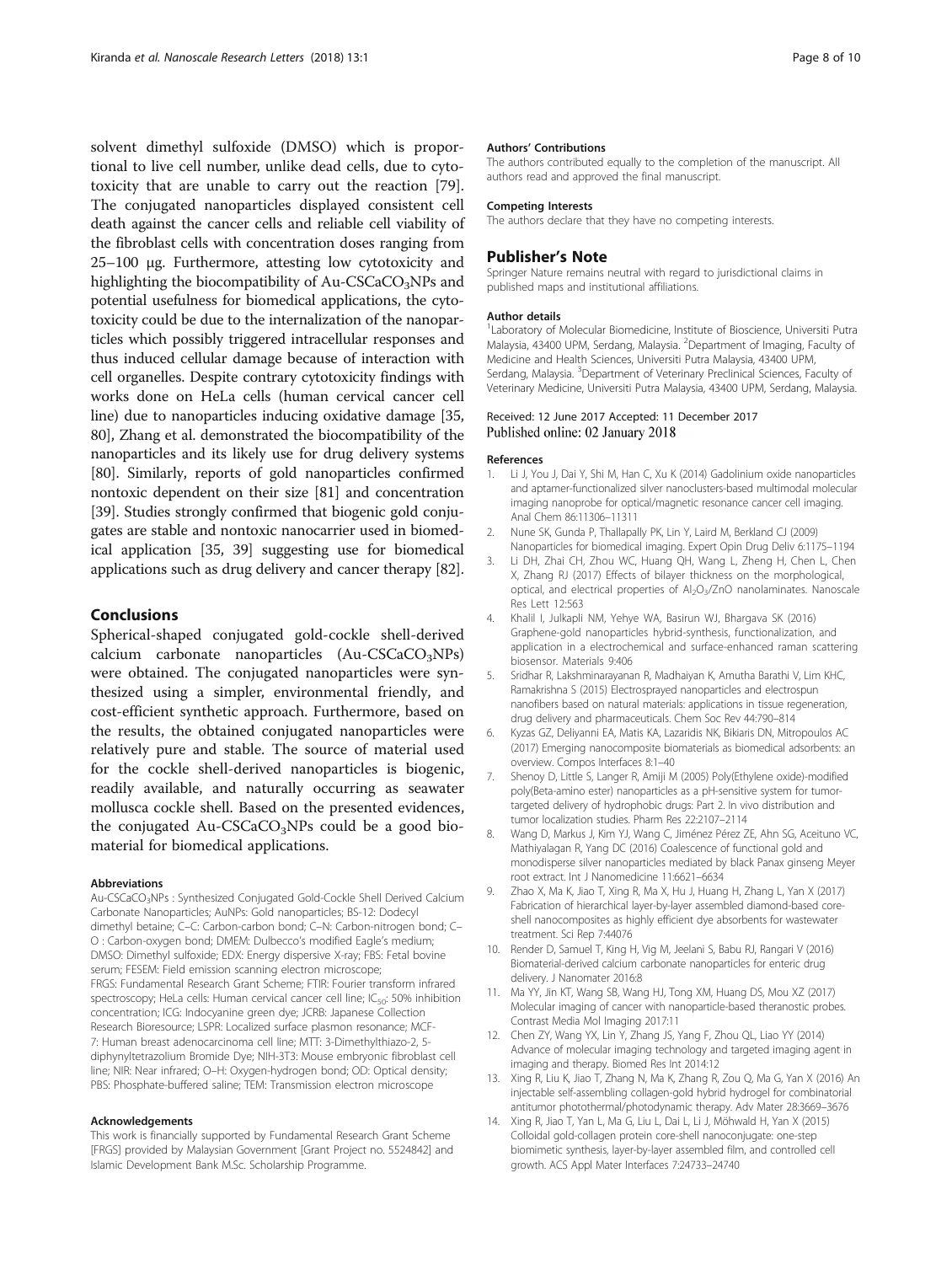- <span id="page-8-0"></span>15. Zhang R, Xing R, Jiao T, Ma K, Chen C, Ma G, Yan X (2016) Carrier-free, Chemophotodynamic dual Nanodrugs via self-assembly for synergistic antitumor therapy. ACS Appl Mater Interfaces 8:13262–13269
- 16. Cai WY, Xu Q, Zhao XN, Zhu JJ, Chen HY (2006) Porous gold-Nanoparticle−CaCO<sub>3</sub> hybrid material: preparation, characterization, and application for horseradish Peroxidase assembly and direct electrochemistry. Chem Mater 18:279–284
- 17. Xing R, Jiao T, Liu Y, Ma K, Zou Q, Ma G, Yan X (2016) Co-assembly of graphene oxide and albumin/photosensitizer nanohybrids towards enhanced photodynamic therapy. Polymers (Basel) 8:181
- 18. Tang D, Gao W, Yuan Y, Guo L, Mei X (2017) Novel biocompatible Au nanostars@PEG Nanoparticles for in vivo CT imaging and renal clearance properties. Nanoscale Res Lett 12:565
- 19. Zhang J, Li Y, Xie H, Su BL, Yao B, Yin Y, Li S, Chen F, Fu Z (2015) Calcium carbonate nanoplate assemblies with directed high-energy facets: additivefree synthesis, high drug loading, and sustainable releasing. ACS Appl Mater Interfaces 7:15686–15691
- 20. Roy K, Alam N, Debnath SC (2014) Role of surface modified nano calcium carbonate as filler and linseed oil as an extender in the vulcanization of acrylonitrile butadiene rubber (NBR) nanocomposites. Int J Innov Res Sci Eng 2:69-75
- 21. Brecevic L, Kralj D (2007) On calcium Carbonates : from fundamental research to application. Croat Chem Acta 80:467–484
- 22. Hariharan M, Varghese N, Cherian AB, Sreenivasan PV, Paul J, Antony AKA (2014) Synthesis and characterisation of  $CaCO<sub>3</sub>$  (Calcite) nano particles from cockle shells using chitosan as precursor. Int J Sci Res Publ 4:1–5
- 23. Shafiu Kamba A, Zakaria ZAB (2014) Osteoblasts growth behaviour on biobased calcium carbonate aragonite nanocrystal. Biomed Res Int 2014:9
- 24. Svenskaya Y, Parakhonskiy B, Haase A, Atkin V, Lukyanets E, Gorin D, Antolini R (2013) Anticancer drug delivery system based on calcium carbonate particles loaded with a photosensitizer. Biophys Chem 182:11–15
- 25. Parakhonskiy BV, Svenskaya YI, Yashchenok AM, Fattah HA, Inozemtseva OA, Tessarolo F, Antolini R, Gorin DA (2014) Size controlled hydroxyapatite and calcium carbonate particles: synthesis and their application as templates for SERS platform. Colloids Surf B: Biointerfaces 118:243–248
- 26. Islam KN, Zuki ABZ, Ali ME, Bin Hussein MZ, Noordin MM, Loqman MY, Wahid H, Hakim MA, Abd Hamid SB (2012) Facile synthesis of calcium carbonate nanoparticles from cockle shells. J Nanomater 2012:1–5
- 27. Kamba AS, Ismail M, Azmi T, Ibrahim T, Abu Z, Zakaria B (2014) Biocompatibility of bio-based calcium carbonate nanocrystals aragonite polymorph on NIH3T3 fibroblast cell line. African J Tradit Complement Altern Med 11:31–38
- 28. Shafiu KA, Zakaria ZAB (2014) Osteoblasts growth behaviour on bio-based calcium carbonate aragonite nanocrystal. Biomed Res Int 2014:9
- 29. Shafiu KA, Ismail M, Tengku-Ibrahim TA, Zakaria ZAB (2013) Synthesis and characterisation of calcium carbonate aragonite nanocrystals from cockle shell powder (Anadara granosa). J Nanomater 2013:9
- 30. Islam KN, Bakar MZBA, Ali ME, Hussein MZB, Noordin MM, Loqman MY, Islam A, Islam MS, Rahman MM, Ullah M (2013) A novel method for the synthesis of calcium carbonate (aragonite) nanoparticles from cockle shells. Powder Technol 235:70–75
- 31. Patra JK, Baek KH (2015) Novel green synthesis of gold nanoparticles using Citrullus lanatus rind and investigation of proteasome inhibitory activity, antibacterial, and antioxidant potential. Int J Nanomedicine 10:7253–7264
- 32. Zhang J, Wang L, Pan D, Song S, Boey FYC, Zhang H, Fan C (2008) Visual cocaine detection with gold nanoparticles and rationally engineered aptamer structures. Small 4:1196–1200
- 33. Hanžić N, Jurkin T, Maksimović A, Gotić M (2015) The synthesis of gold nanoparticles by a citrate-radiolytical method. Radiat Phys Chem 106:77–82
- 34. Jain PK, Lee KS, El-Sayed IH, El-Sayed MA (2006) Calculated absorption and scattering properties of gold nanoparticles of different size, shape, and composition: applications in biological imaging and biomedicine. J Phys Chem B 110:7238–7248
- 35. Marisca O, Kantner K, Pfeiffer C, Zhang Q, Pelaz B, Leopold N, Parak W, Rejman J (2015) Comparison of the in vitro uptake and toxicity of collagen- and synthetic polymer-coated gold nanoparticles. Nano 5: 1418–1430
- 36. Cheng K, Kothapalli SR, Liu H, Koh AL, Jokerst JV, Jiang H, Yang M, Li J, Levi J, Wu JC, Gambhir SS, Cheng Z (2014) Construction and validation of nano gold tripods for molecular imaging of living subjects. J Am Chem Soc 136:3560–3571
- 37. Yasun E, Kang H, Erdal H, Cansiz S, Ocsoy I, Huang Y, Tan W (2013) Cancer cell sensing and therapy using affinity tag-conjugated gold nanorods. Interface Focus 3:1–9
- 38. Popovtzer R (2011) Targeted gold nanoparticles enable molecular CT imaging of cancer: an in vivo study. Int J Nanomedicine 6:2859
- 39. Wójcik M, Lewandowski W, Król M, Pawłowski K, Mieczkowski J, Lechowski R, Zabielska K (2015) Enhancing anti-tumor efficacy of doxorubicin by noncovalent conjugation to gold nanoparticles—in vitro studies on feline fibrosarcoma cell lines. PLoS One 10:1–15
- 40. Ruan S, Yuan M, Zhang L, Hu G, Chen J, Cun X, Zhang Q, Yang Y, He Q (2015) Tumor microenvironment sensitive doxorubicin delivery and release to glioma using angiopep-2 decorated gold nanoparticles. Biomaterials 37:425–435
- 41. Wang H, Liu Y, Li M, Huang H, Xu HM, Hong RJ, Shen H (2010) Multifunctional TiO2 nanowires-modified nanoparticles bilayer film for 3D dye-sensitized solar cells. Optoelectron Adv Mater Rapid Commun 4:1166–1169
- 42. Dobrowolska P, Krajewska A, Gajda-Rączka M, Bartosewicz B, Nyga P, Jankiewicz B (2015) Application of Turkevich method for gold Nanoparticles synthesis to fabrication of SiO<sub>2</sub>@Au and TiO<sub>2</sub>@au Core-Shell nanostructures. Materials (Basel) 8:2849–2862
- 43. Mandke MV, Pathan HM (2014) Multipole surface plasmon resonance in electrodeposited gold nanoparticles. Int J Nanosci 13:1–9
- 44. Di Pasqua AJ, Ii REM, Ship Y, Dabrowiak JC, Asefa T (2009) Preparation of antibody-conjugated gold nanoparticles. Mater Lett 63:1876–1879
- 45. Tan YN, Su X, Zhu Y, Lee JY (2010) Sensing of transcription factor through controlled-assembly of metal nanoparticles modified with segmented DNA elements. ACS Nano 4:5101–5110
- 46. Hartnett ME, Tinkham N, Paynter L, Geisen P, Rosenberg P, Koch G, Cohen KL (2009) Aqueous vascular endothelial growth factor as a predictor of macular thickening following cataract surgery in patients with diabetes mellitus. Am J Ophthalmol 148:895–901
- 47. Gao B, Li H, Xia D, Sun S, Ba X (2011) Amphiphilic dendritic peptides: synthesis and behavior as an organogelator and liquid crystal. Beilstein J Org Chem 7:198–203
- 48. Xing C, Yang G, Liu L, Yang Q, Lv F, Wang S (2012) Conjugated polymers for light-activated antifungal activity. Small 8:524–529
- 49. Li K, Ding D, Huo D, Pu KY, Thao NNP, Hu Y, Li Z, Liu B (2012) Conjugated polymer based nanoparticles as dual-modal probes for targeted in vivo fluorescence and magnetic resonance imaging. Adv Funct Mater 22(15):3107–3115
- 50. Geng J, Li K, Pu KY, Ding D, Liu B (2012) Conjugated polymer and gold nanoparticle Co-loaded PLGA nanocomposites with eccentric internal nanostructure for dual-modal targeted cellular imaging. Small 8:2421–2429
- 51. Zhang J, Badugu R, Lakowicz JJR (2008) Fluorescence quenching of CdTe nanocrystals by bound gold nanoparticles in aqueous solution. Plasmonics 3:3–11
- 52. Turkevich J, Stevenson PC, Hiller J (1951) Synthesis of gold nanoparticles Turkevich method. Discuss Faraday Soc 11:55–75
- 53. Verma HN, Singh P, Chavan RM (2014) Gold nanoparticle: synthesis and characterization. Vet World 7:72–77
- 54. Islam KN, Bakar MZBA, Noordin MM, Bin HMZ, Rahman NSBA, Ali ME (2011) Characterisation of calcium carbonate and its polymorphs from cockle shells (Anadara granosa). Powder Technol 213:188–191
- 55. Islam KN, Ali ME, Bakar MZBA, Loqman MY, Islam A, Islam MS, Rahman MM, Ullah M (2013) A novel catalytic method for the synthesis of spherical aragonite nanoparticles from cockle shells. Powder Technol 246:434–440
- 56. Isa T, Zakaria ZAB, Rukayadi Y, Hezmee MNM, Jaji AZ, Imam MU, Hammadi NI, Mahmood SK (2016) Antibacterial activity of ciprofloxacin-encapsulated cockle shells calcium carbonate (Aragonite) nanoparticles and its biocompatability in macrophage J774A.1. Int J Mol Sci 17:713
- 57. Jazayeri MH, Amani H, Pourfatollah AA, Pazoki-Toroudi H, Sedighimoghaddam B (2016) Various methods of gold nanoparticles (GNPs) conjugation to antibodies. Sens Bio-Sensing Res 9:17–22
- 58. Rawat P, Rajput YS, Bharti MK, Sharma R (2016) A method for synthesis of gold nanoparticles using 1-amino-2- naphthol-4-sulphonic acid as reducing agent. Curr Sci 110:2–5
- 59. Schmidt H (2001) Nanoparticles by chemical synthesis, processing to materials and innovative applications. Appl Organomet Chem 15:331–343
- 60. Johnston BD, Kreyling WG, Pfeiffer C, Schäffler M, Sarioglu H, Ristig S, Hirn S, Haberl N, Thalhammer S, Hauck SM, Semmler-Behnke M (2017) Colloidal Stability and Surface Chemistry Are Key Factors for the